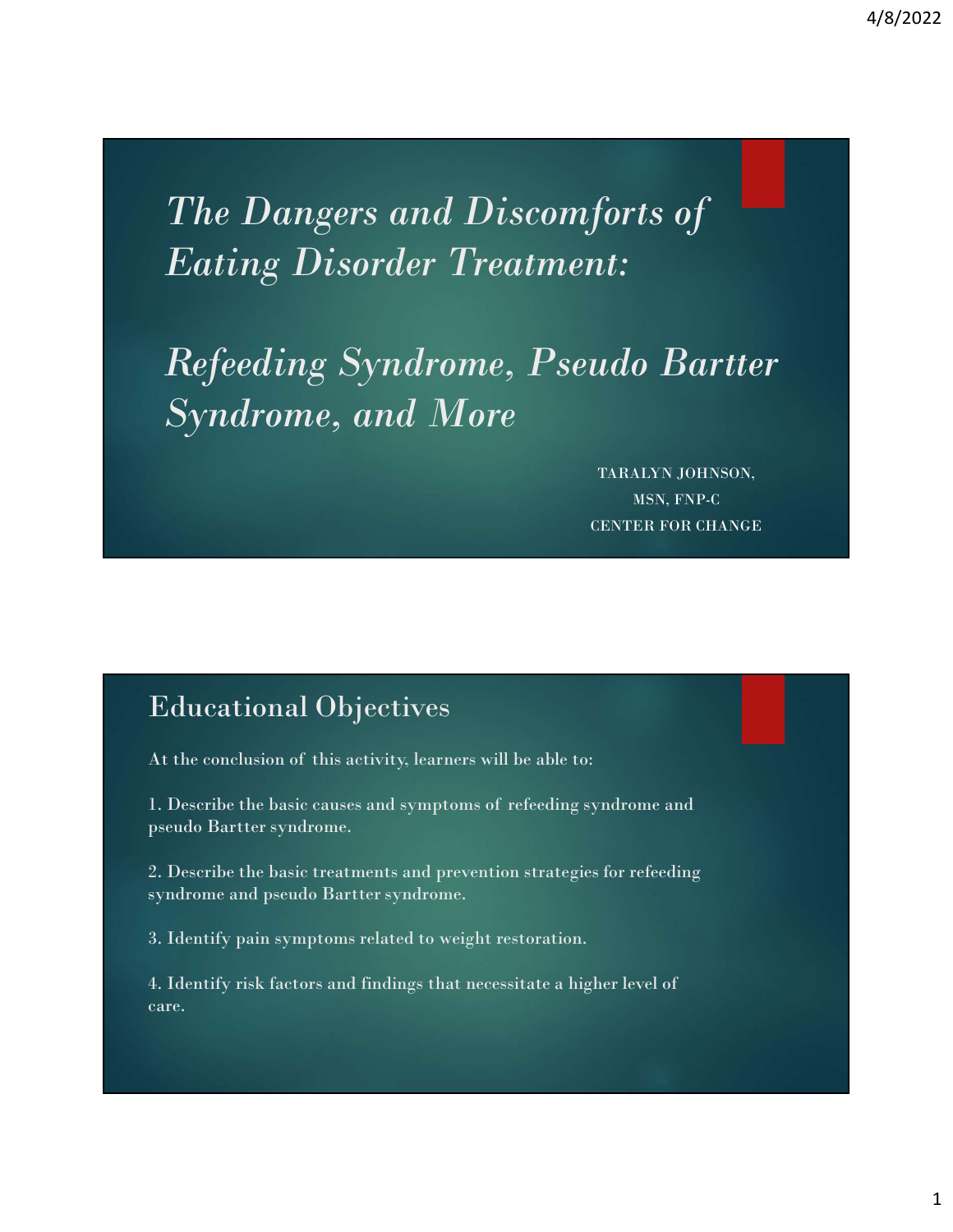### DANGERS and DISCOMFORTS

- Weight restoration risks
	- Refeeding syndrome
	- Pseudo Bartter syndrome
	- ▶ Pain (many types)
- -
	-
	-
	- ▶ Other Healthcare Providers



### Case Study 1: Angela

- 
- 
- 
- Running 2 hrs/day x 3 months, stopped 2 weeks ago (dizziness and fatigue).
- Family members are encouraging treatment.
- Now seeing outpatient therapist, somewhat motivated to change.
- Presents to dietitian (who she's been avoiding) for weight restoration.

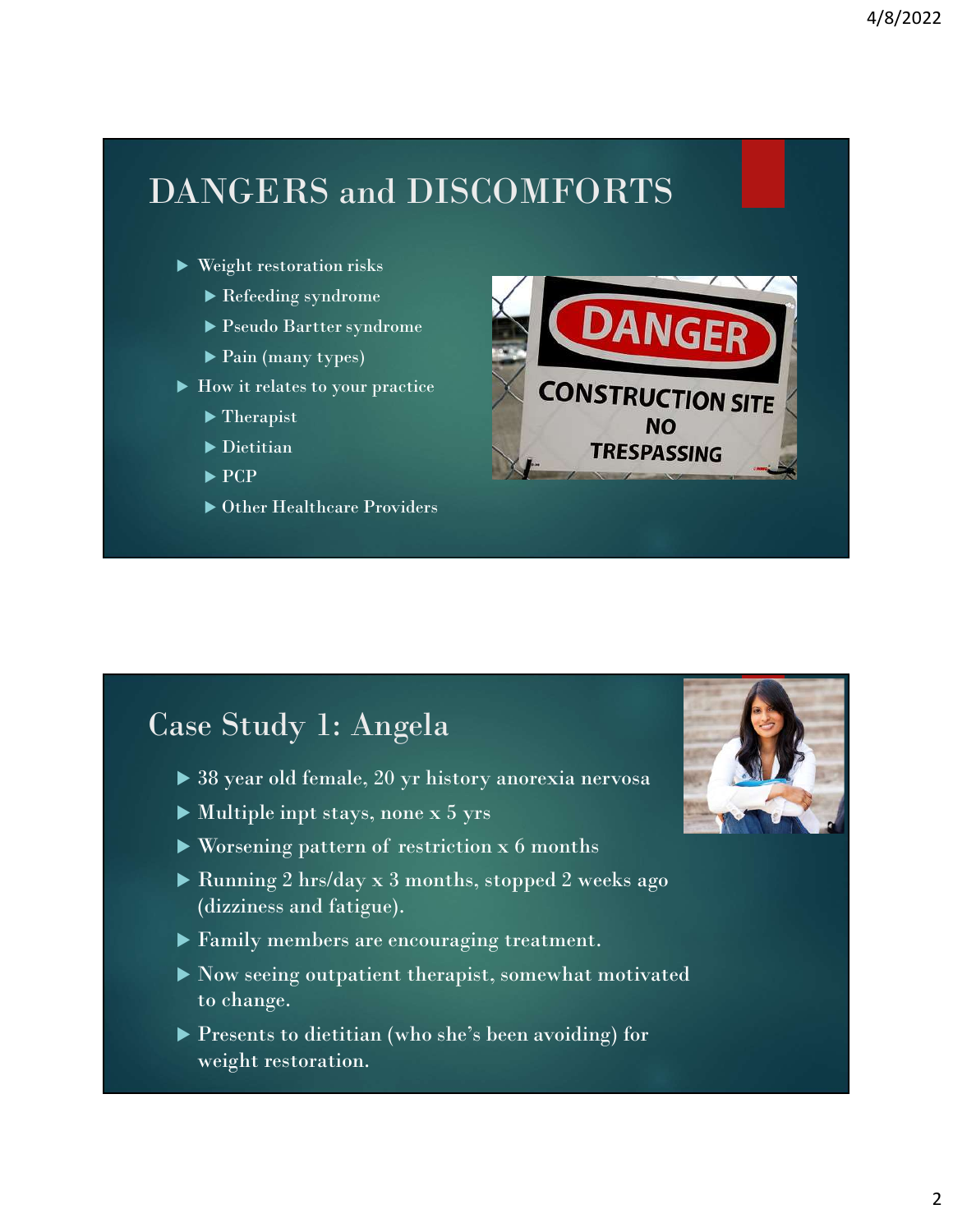### Case Study 1: Angela

### Subjective Information

- 
- 
- 
- 
- ▶ Passed out at work  $2x$  in last week
- Abdominal pain after small meals.

### Objective Information

- Body aches Baseline 5'7", weight 135  $\blacktriangleright$  Headaches Ibs (BMI 21.1)
- $\blacktriangleright$  Fatigue  $\blacktriangleright$  Now weight 93 lbs (42 lb) Dizziness months, 20 lbs in last 3  $\frac{4}{8}/2022$ <br>tive Information<br>Baseline 5'7", weight 135<br>Ibs (BMI 21.1)<br>Now weight 93 lbs (42 lb<br>weight loss in last 6<br>months)<br> $\frac{20 \text{ lbs in last 3}}{\text{months}}$ 4/8/2022<br>
ective Information<br>
▶ Baseline 5'7", weight 135<br>
Ibs (BMI 21.1)<br>
▶ Now weight 93 lbs (42 lb<br>
weight loss in last 6<br>
weight bs . also that 6<br>
months, 20 lbs in last 3<br>
months)<br>
▶ BMI 14.6, lowest since<br>
high sch weight loss in last 6 months, 20 lbs in last 3<br>
months, 20 lbs in last 3<br>
months, 20 lbs in last 3<br>
months, 20 lbs in last 3<br>
months, 20 lbs in last 3<br>
months)<br>
MI 14.6, lowest since<br>
high school months)
	- ▶ BMI 14.6, lowest since high school

### Case Study 1: Angela

- Patient adamantly refuses inpatient treatment.
- ▶ RD and Therapist both working to get patient admitted to inpatient care anyway.
- Dietitian has contacted PCP, soonest appointment 2 weeks away.
- Despite cautions from dietitian, Angela intends to start high calorie, low volume meal plan (history severe gastroparesis).

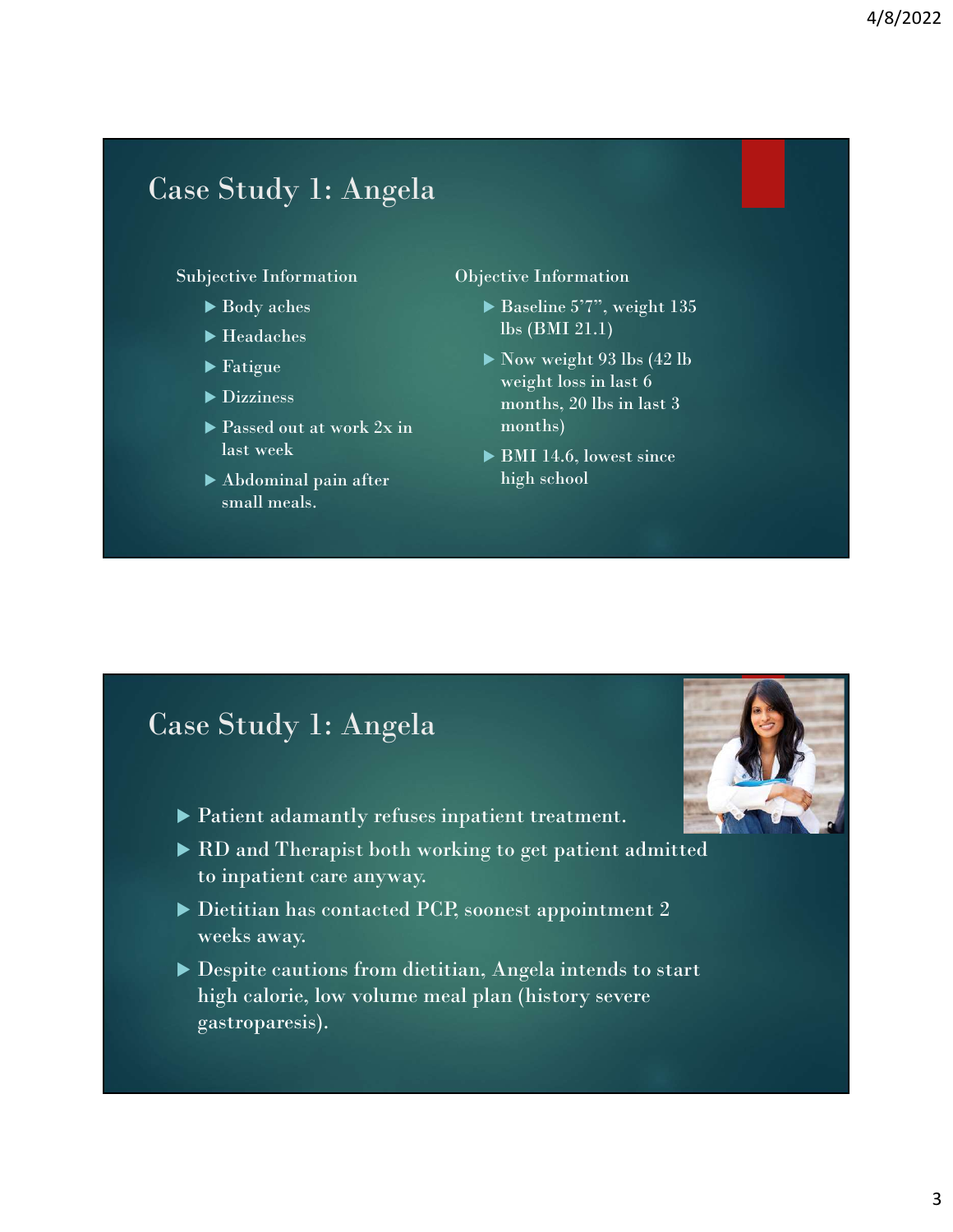### Angela's labs (at urgent care)

- $\blacktriangleright$  Metabolic panel within normal, including:
	- Sodium, Potassium
	- Kidney function (BUN, creatinine)
	- ▶ Liver function (ALT, AST)
- ▶ Complete Blood Count
	- $\blacktriangleright$  Mild anemia
	- WBC count a little low
- Urine showed ketones
- Normal Magnesium and Phosphorus



4 days later, Angela returns with family member to see dietitian and reports… The showed ketones<br>
Fine showed ketones<br>
Final Magnesium and Phosphorus<br>
The space of the space of the space of the space of the SWOTS<br>
The Worsening dizzines<br>
→ The SWOTS<br>
→ The SWOTS<br>
→ The SWOTS<br>
→ The SWOTS<br>
→ The SWO

- 
- Worsening dizziness
- Burning in feet
- Worsening headache
- Some mental fogginess
- Worse abdominal pain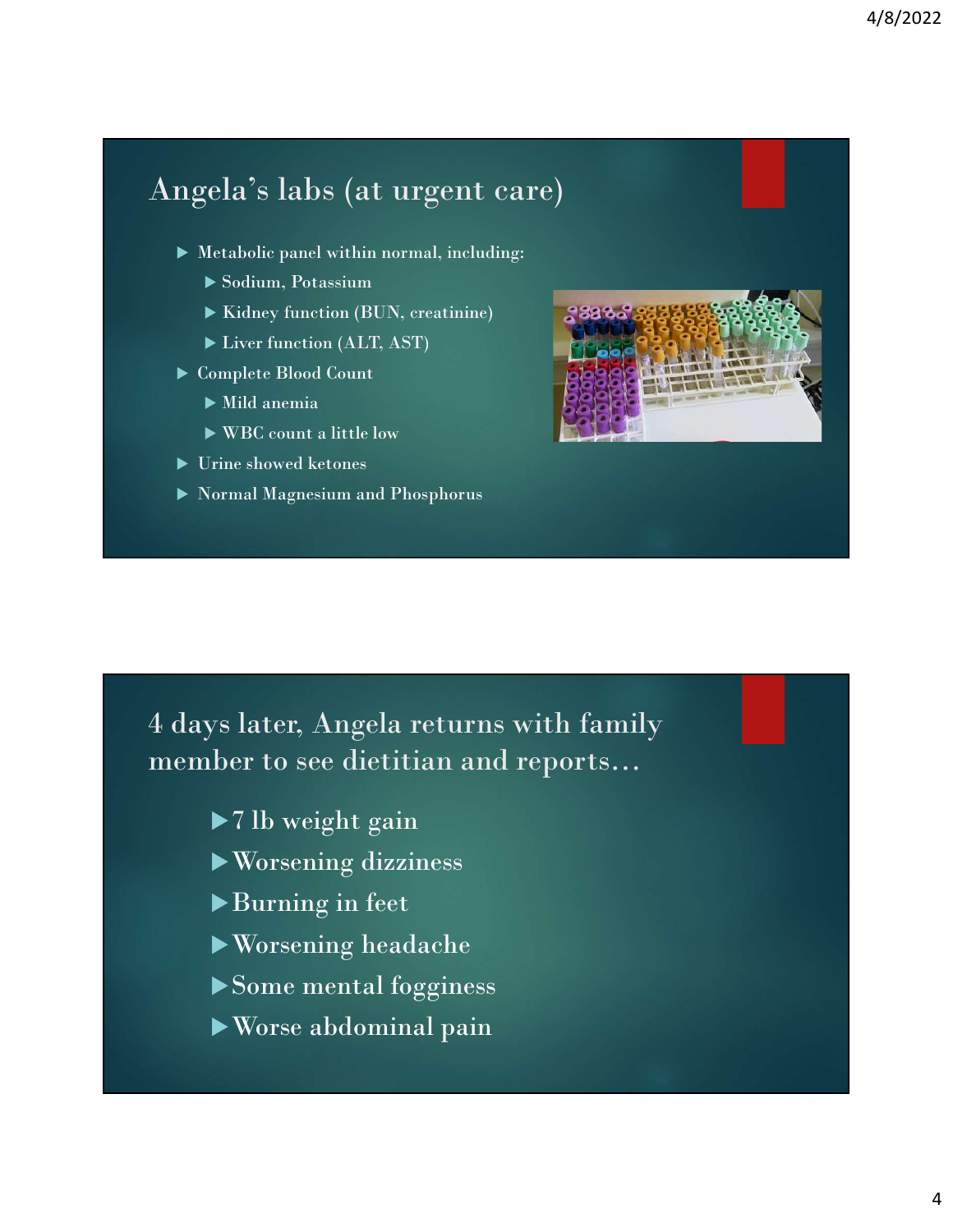### Angela Back to Urgent Care

- Potassium low end normal
- ▶ Low Phosphorus
- **Low Magnesium**
- ▶ Pitting edema
- Relative tachycardia (HR in 90s compared to usual high 50s)
- At UC, worsening respiratory distress

### Refeeding Syndrome

- 
- $\begin{array}{l} \textbf{Set} \ \textbf{E} \ \textbf{E} \ \textbf{E} \ \textbf{E} \ \textbf{E} \ \textbf{E} \ \textbf{E} \ \textbf{E} \ \textbf{E} \ \textbf{E} \ \textbf{E} \ \textbf{E} \ \textbf{E} \ \textbf{E} \ \textbf{E} \ \textbf{E} \ \textbf{E} \ \textbf{E} \ \textbf{E} \ \textbf{E} \ \textbf{E} \ \textbf{E} \ \textbf{E} \ \textbf{E} \ \textbf{E} \ \textbf{E} \ \textbf{E} \ \textbf{E} \ \textbf{E} \ \textbf$  $\triangleright$  Glucose increase  $\rightarrow$  insulin increase  $\rightarrow$  low phosphorus/potassium/glucose
- Low magnesium (not as well understood)
- $\blacktriangleright$  Low potassium/mag  $\blacktriangleright$  cardiac arrhythmias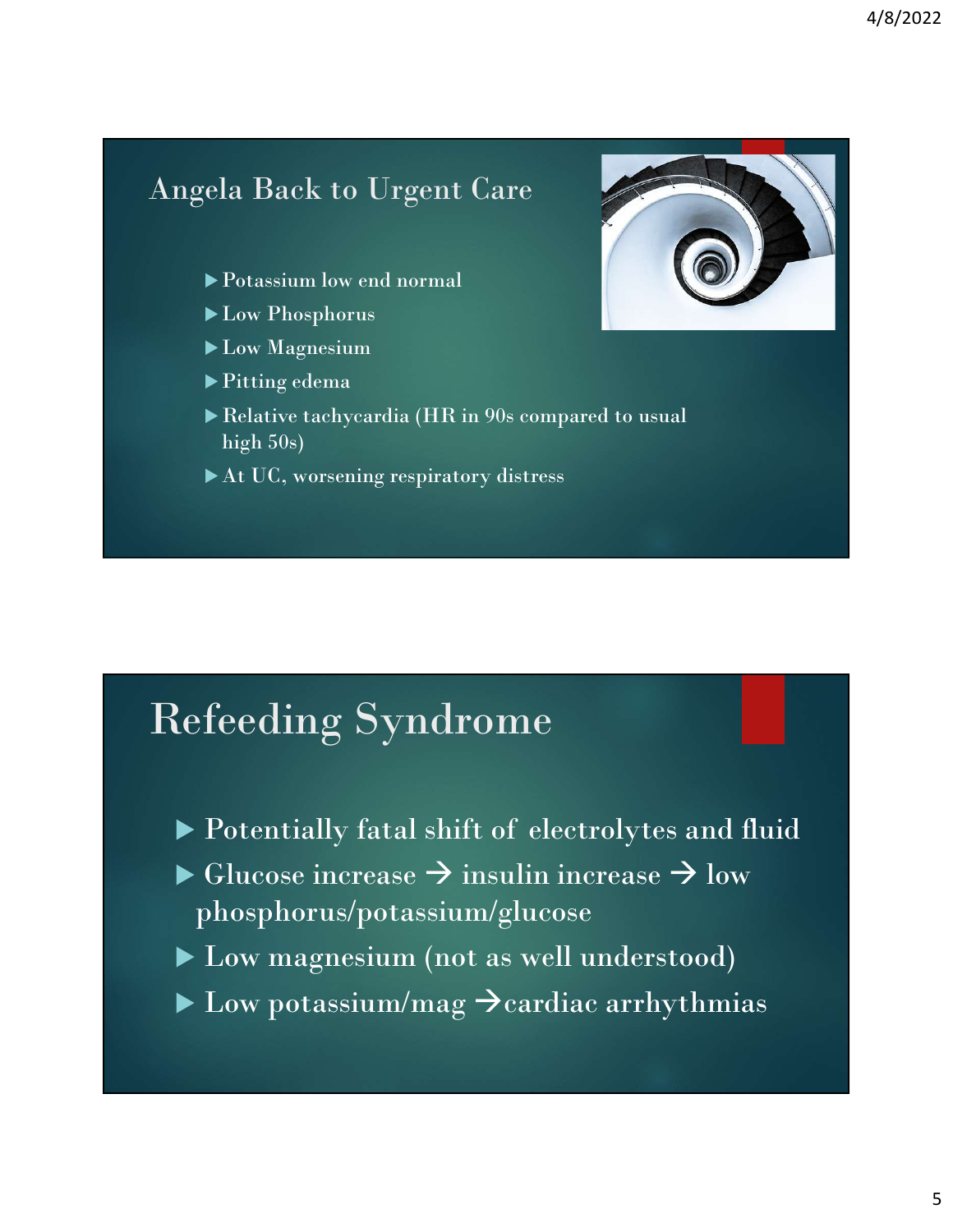### Refeeding Syndrome



- $\blacktriangleright$  Low phosphorus  $\rightarrow$  weak diaphragm (respiratory failure)
- $\blacktriangleright$  Low phosphorus  $\rightarrow$  low ATP  $\rightarrow$  impaired cardiac contractility  $\rightarrow$  congestive heart failure.
- Increased insulin  $\rightarrow$  sodium/water retention (edema)
- Cardiac atrophy, decreased cardiac output, now with increased blood volume

### Refeeding Syndrome

- **For Patient:**
- Tachycardia (mild), dizziness, low BPs, edema, arrhythmias, cardiac failure Shortness of breath, respirators of breath, respirators of breath, respirators of breath, respiratory failure<br>
→ Tachycardia (mild), dizziness, low BPs, edema,<br>
→ Shortness of breath, respiratory failure<br>
→ Numbness, trem
	-
	- Numbness, tremors, weakness, delirium
	- Fatigue, muscle cramps, hypothermia,
	- Bloating, constipation, other GI sx Low Mag
	- DEATH

Remember: Remember:<br>- Low Phos<br>- Low Mag<br>- Low K+ Remember:<br>- Low Phos<br>- Low Mag<br>- Low K+ Remember:<br>
- Low Phos<br>
- Low Mag<br>
- Low K+<br>
- Low K+

- 
-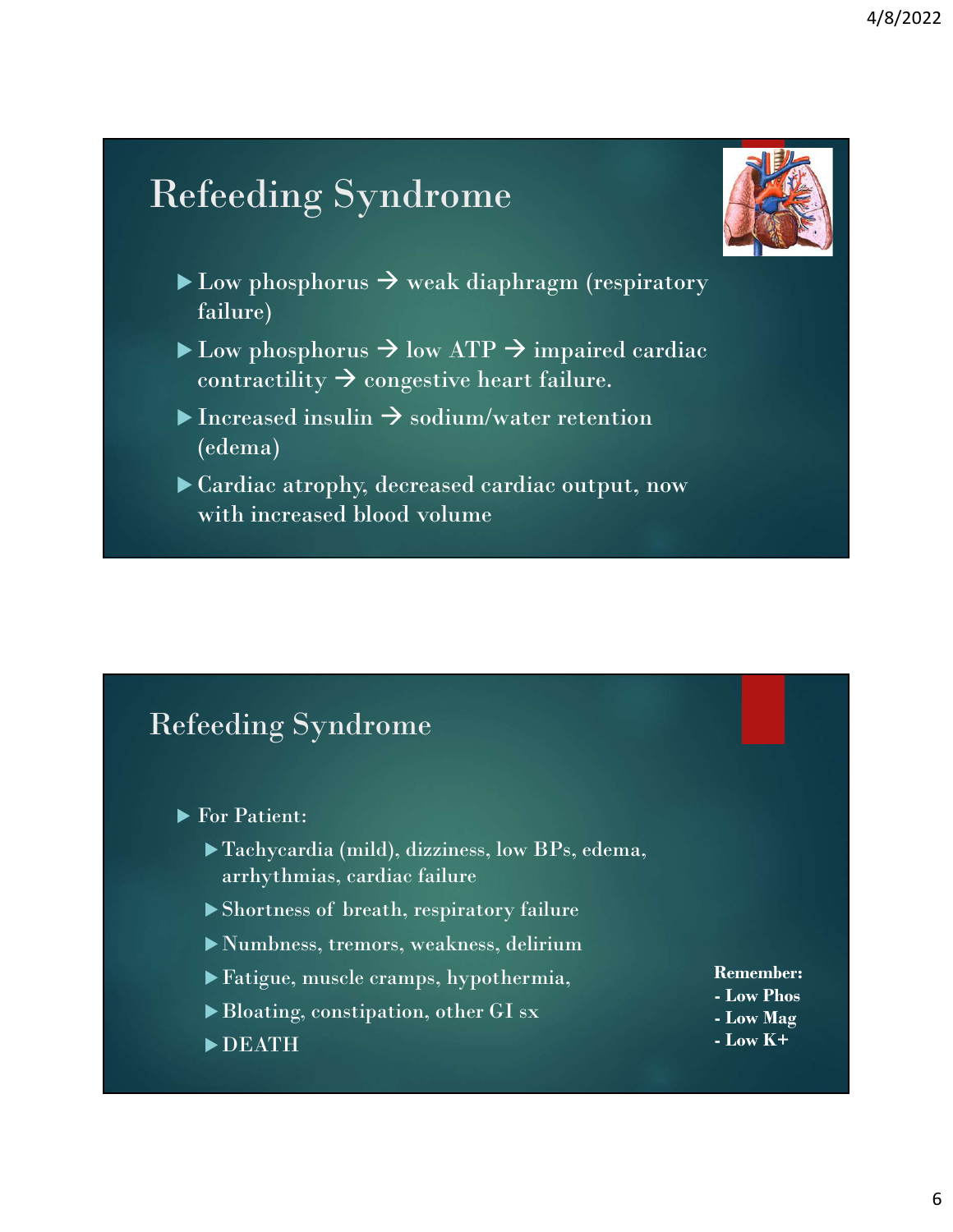### NICE Categories for Refeeding Syndrome Risk (Adapted for CFC) CE Categories for Refeeding<br>
ndrome Risk (Adapted for CFC)<br>
Pt has one or more of the following:<br>
PMI < 16<br>
PW1 boss > 15% in last 3–6 months<br>
PNo food x 7-10 days<br>
PLow potassium, phosphate, or magnesium Wt loss > 15% in last 3–6 months CE Categories for Refeeding<br>
ndrome Risk (Adapted for CFC)<br>
Films once or more of the following:<br>
BMI <16<br>
Films once or more of the following:<br>
Films two or more of the following:<br>
Films to a more of the following:<br>
Film C Categories for Refeeding<br>
rome Risk (Adapted for CFC)<br>
<br>
Thas one or more of the following:<br>
<br> **Withoss > 15% in last 3–6 months<br>
<br>
Withoss > 15% in last 3–6 months<br>
<br>
> Low potassium, phosphate, or magnesium<br>
<br>
Prept w** Example of the following:<br>
Hydramore more of the following:<br>
Hydramore or more of the following:<br>
Hydramore of the following:<br>
<br>
Hydramore mediants, or magnesium<br>
<br>
Hydramore mediants, or diuretics.<br>
<br>
Hydramore of the fo

- - $\blacktriangleright$  BMI < 16
	-
	- $\triangleright$  No food x 7-10 days
	- Low potassium, phosphate, or magnesium
- - $\blacktriangleright$  BMI < 18.5
	-
	- $\blacktriangleright$  little or no nutritional intake  $>$  5 days
	-

### Prevention & Assessment

- Monitor labs!
	- Usually no signs and symptoms x 3-5 days
	- CMP, magnesium, phosphorus
	- $\blacktriangleright$  Higher risk = more frequent lab checks
- Monitor edema, vital signs, weight changes
- Frequent checks with providers
- Dietary interventions
	- Avoid high carbohydrate meals
	- ▶ "Start low, go slow"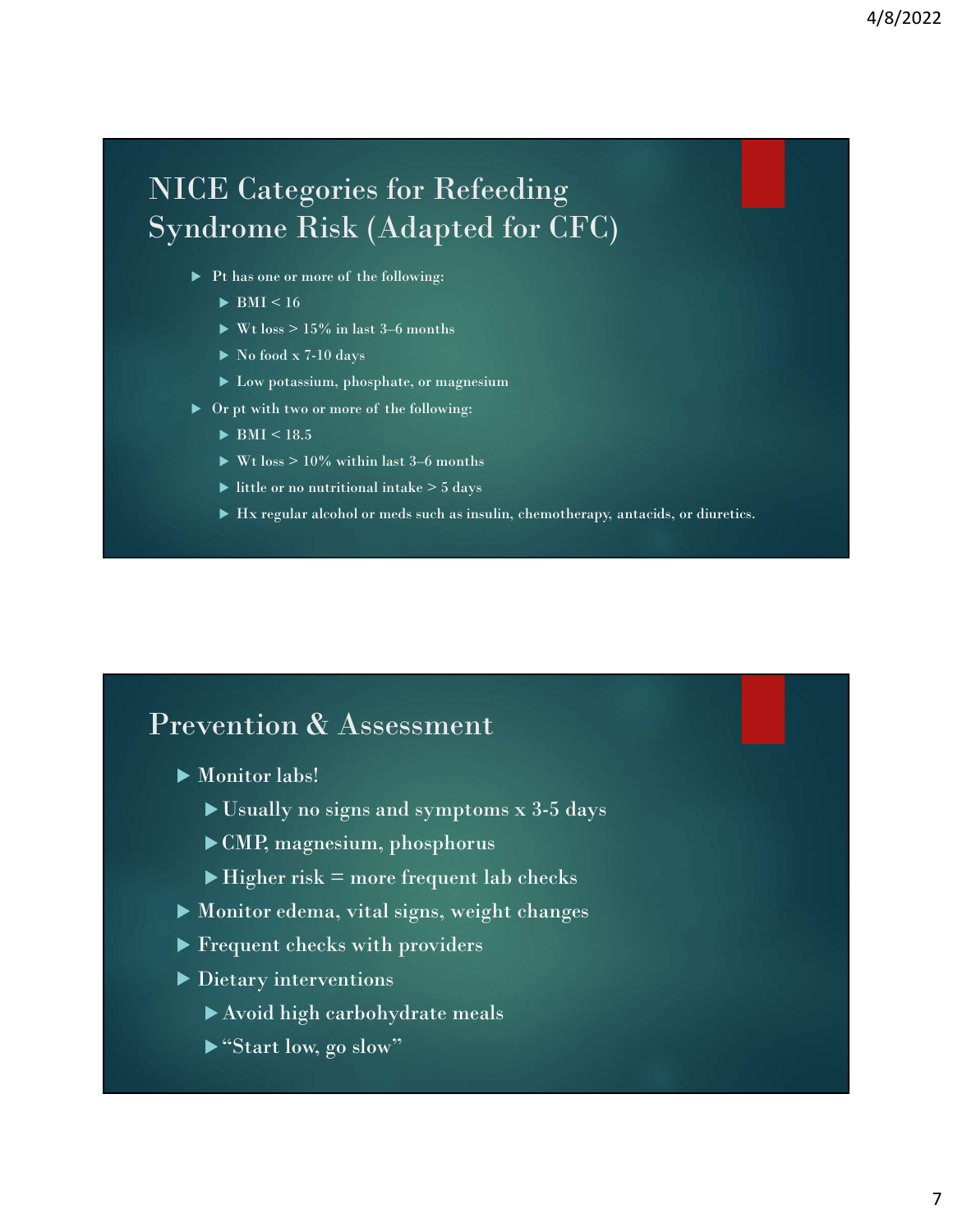### Angela



- Sent to ER and then admitted to medical hospital.
- Diagnosed with refeeding syndrome.

Respiratory support

- 
- **Phono and Secure 2012**<br>
Posent to ER and then admitted to medical<br>
phospital.<br>
Phospitatory support<br>
Phos and mag supplements<br>
Phos and mag supplements<br>
Phos and mag supplements<br>
reatment center  $10$  days later, transferred to eating disorder treatment center 25 year old female, history of reflux. → 10 days later, transferred to eating disorder<br>treatment center<br>center of eczema (worse x 1 month)<br><br>> 25 year old female, history of reflux.<br>> Presents for treatment of eczema (worse x 1 month)<br>> GERD worse x 2 weeks<br>> N

### Case Study 2: Kayla

- 
- 
- GERD worse x 2 weeks
- Not taking her antacids "I forget"
- Normal exam, BMI 22 (18.5-24.9)
- Started on a Proton Pump Inhibitor and topical steroid

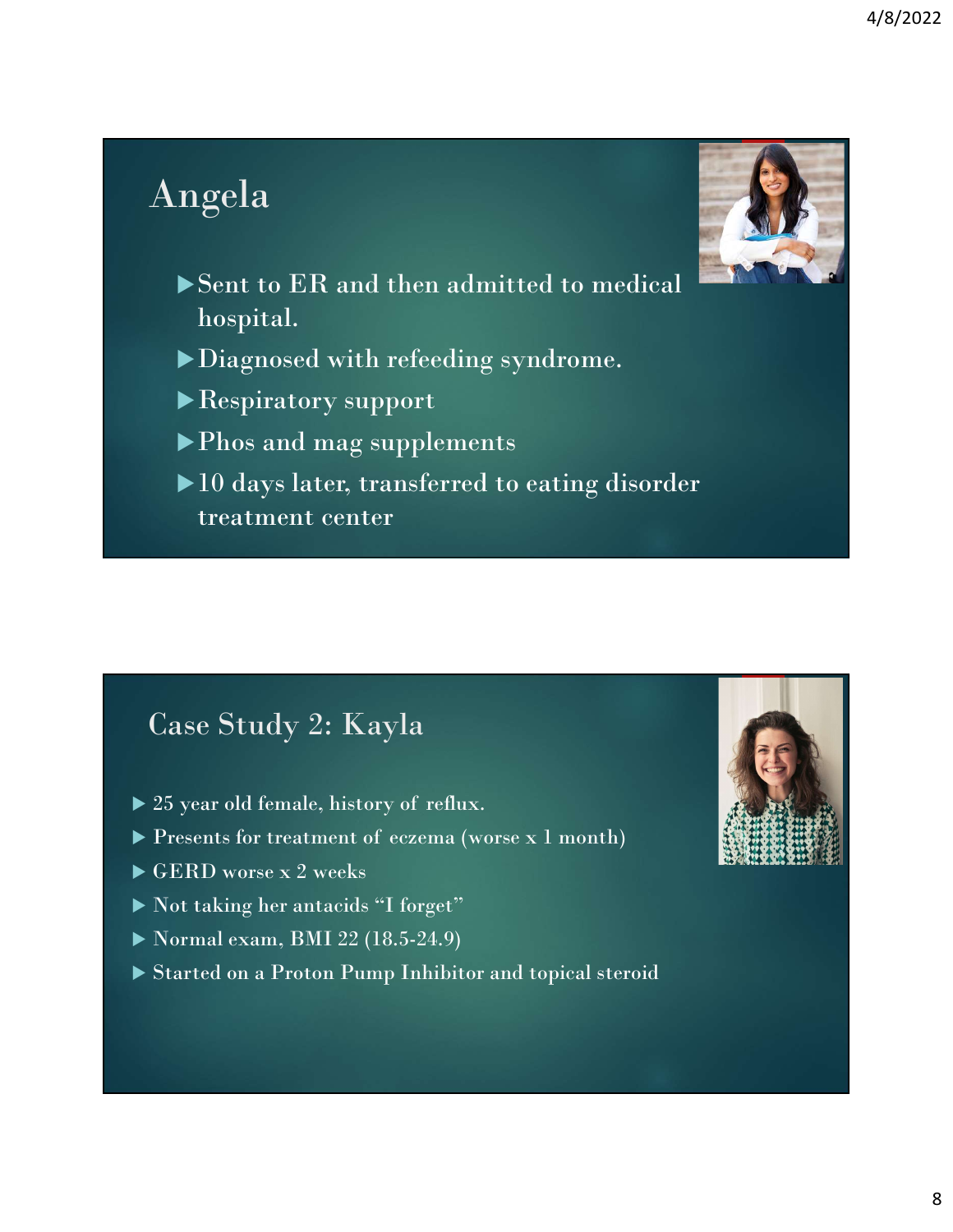### Case Study 2: Kayla

- ▶ Follow up
	- GERD a little better
	- No improvement eczema
	- Now some throat pain, strep exposure
- Exam: perimolysis, chapped lips





Delgado, A. J. & Olafsson, V. G. (2019). Erosive Tooth Wear: Etiology, diagnosis, risk factors, and management. The Journal of Multidisciplinary Care<br>Decisions in Dentistry, 5.(7), 40-46. https://decisionsindentistry.com/d

### SCOFF QUESTIONS

- uncomfortably full?
- Exam: perimolysis, chapped lips<br>
Do you make yourself Sick because you feel<br>
Do you make yourself Sick because you feel<br>
Do you worry that you have lost <u>Control</u> over how much<br>
you cat?<br>
Do you worry that you have lost <u></u>  $\begin{array}{l} \text{Do, A. I. & Oldone, V. & O. & O. \\ \text{Do, A. I. & Oldone, V. & O. & O. \\ \end{array} \end{array} \begin{array}{l} \text{Do, A. I. & Oldone, V. & O. & O. \\ \end{array} \begin{array}{l} \text{One to the image of the image.} \\ \text{One to the image of the image.} \\ \end{array} \begin{array}{l} \text{One to the image of the image.} \\ \text{One to the image of the image.} \\ \end{array} \end{array}$ you eat? SCOFF QUESTIONS<br>
► Do you make yourself <u>Sick</u> because you feel<br>
uncomfortably full?<br>
► Do you worry that you have lost Control over how much<br>
you eat?<br>
► Have you recently lost <u>Over</u> 14 lb in a 3-month period?<br>
► Do yo  $\begin{array}{l} \text{SCOFF QUESTIONS} \ \text{\small{\bf \textcolor{blue}{\blacktriangleright\textbf{Do}}}\text{ you make yourself Siek because you feel} \ \text{uncomfortably full?} \ \text{\small{\bf \textcolor{blue}{\blacktriangleright\textbf{Do}}}\text{ you worry that you have lost Control over how much you eat?} \ \text{\small{\bf \textcolor{blue}{\blacktriangleright\textbf{Haev}}}\text{ you recently lost Over 14 lb in a 3-month period?} \ \text{\small{\bf \textcolor{blue}{\blacktriangleright\textbf{Daev}}}\text{ you believe yourself to be } \underline{\underline{\underline{\underline{\underline{\underline{\underline{\underline{\underline{\underline{\underline{\underline{\underline$ SCOFF QUESTIONS<br>
► Do you make yourself <u>Sick</u> because you feel<br>
wncomfortably full?<br>
► Do you worry that you have lost <u>Control</u> over how much<br>
you eat?<br>
► Have you recently lost <u>Over</u> 14 lb in a 3-month period?<br>
► Do
- 
- too thin?
- 

Morgan J. F., Reid F., & Lacey H. (2000). The SCOFF questionnaire: a new screening tool for eating disorders. West J Med, 172(3): 164-165.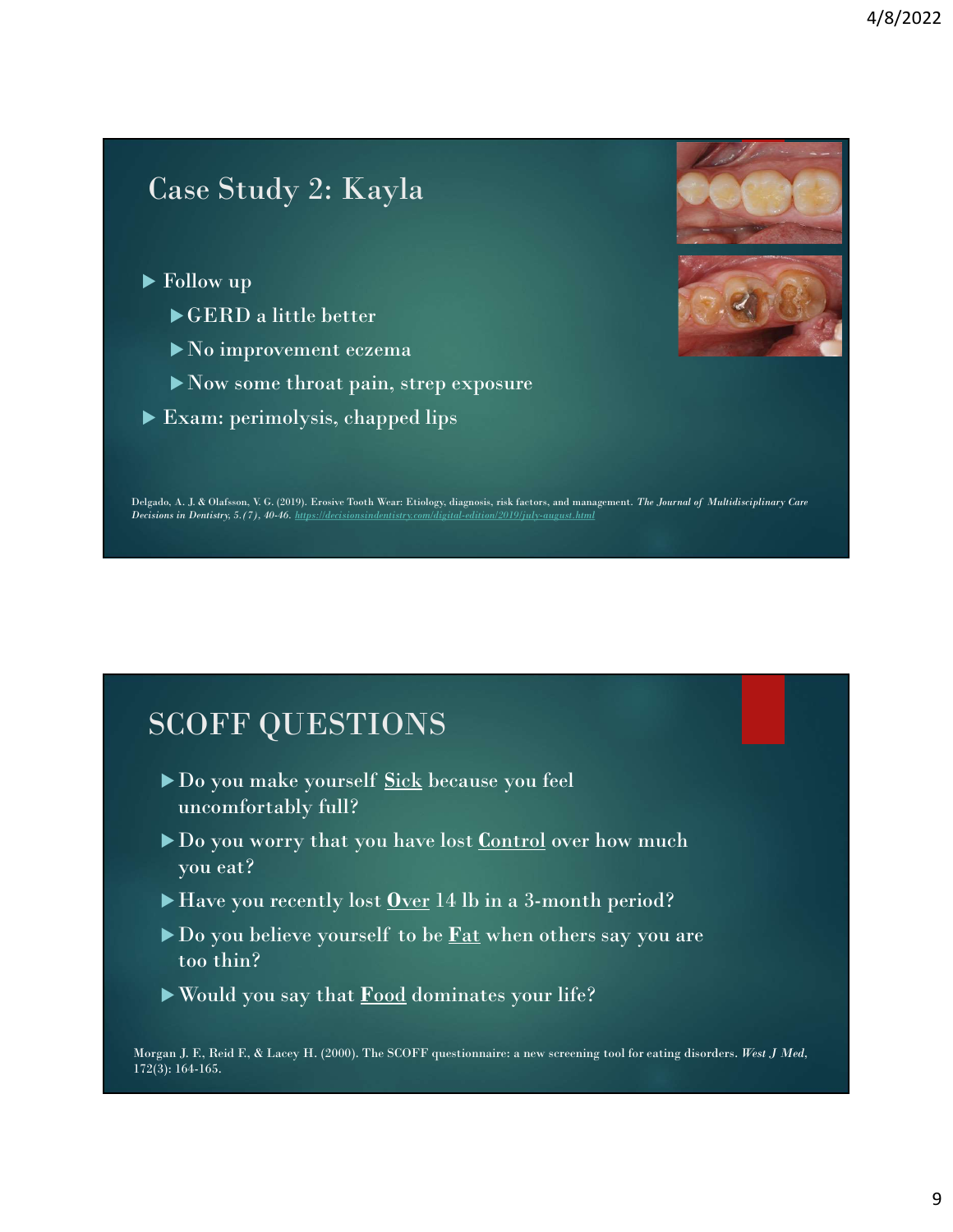### Case Study 2: Kayla

- Denies all behaviors
- ▶ PCP refers to therapy and dietary
- $\blacktriangleright$  No show
- A few days later to E.R.: palpitations, malaise, dehydrated.
- Given rapid IV fluids, electrolytes stabilized, then discharged.
- Presents next day: edema, heartburn

### Kayla's ER Report

- ▶ Low potassium
- High BUN and Creatinine (kidney function markers)
- ▶ High CO2 (Bicarbonate), alkalosis
- Low BP, high HR: corrected
- Labs also suggest dehydration



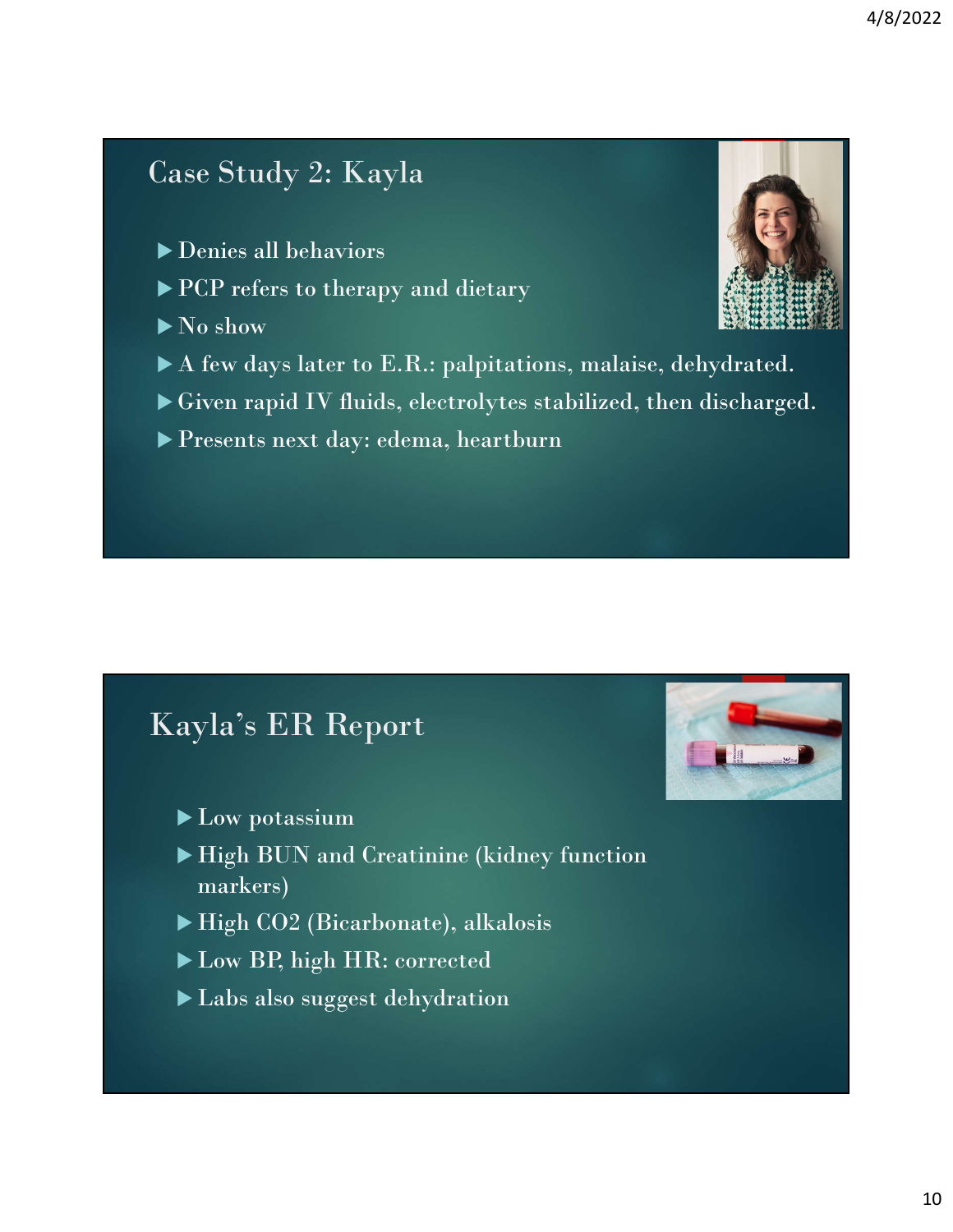### Pseudo Bartter Syndrome



- Dehydration from vomiting (also diuretic abuse)
- $\blacktriangleright$  Body compensates with hyperaldosteronism  $\rightarrow$  retain salt/water/bicarb
- Potassium loss in urine (diuretics will further worsen)
- Body trying to keep BP up, avoid fainting
- ▶ Acid lost with vomiting
- $\triangleright$  Salt lost with purging  $\rightarrow$  hyperaldosteronism to retain salt
- Metabolic alkalosis

### Pseudo Bartter Syndrome

- Stop behaviors (or rapid fluids given), hyperaldosteronism continues ( $\sim$  3 wks)
- Edema/Volume Overload
- Worse body image, worse behaviors
- Increased cardiac workload
- Respiratory concerns
- Uncorrected hypokalemia can lead to fatal cardiac arrhythmias.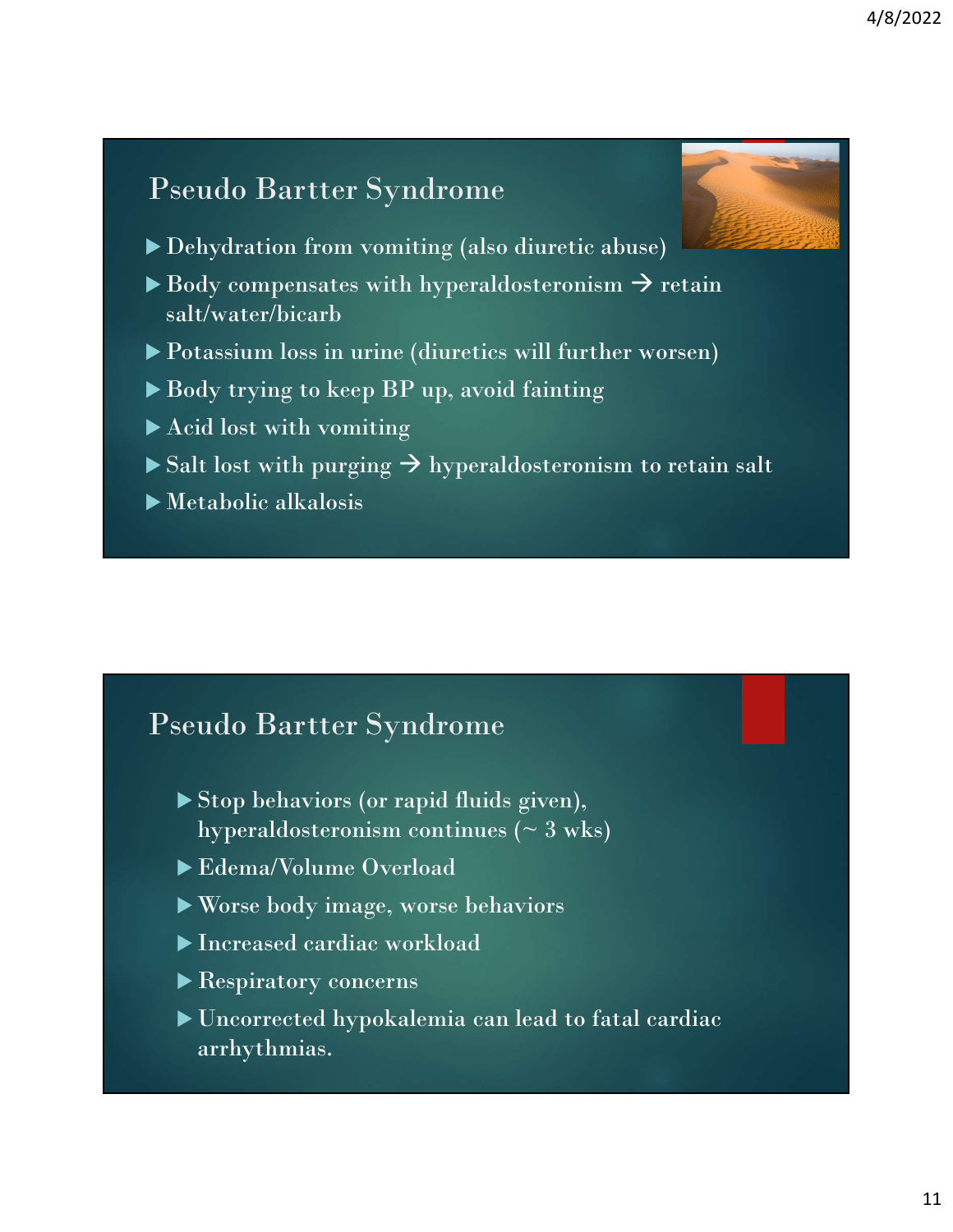### Other Considerations With Purging

- 4/8/2022<br>
<br>
her Considerations With Purging<br>
→ Bicarb lost with diarrhea (so possible acidosis if<br>
→ Potassium also lost with diarrhea<br>
→ Possible magnesium decrease along potassium purging via laxatives, still usually alkalosis)
- Potassium also lost with diarrhea
- Possible magnesium decrease along potassium decrease
- Possibly normal labs (timing)
- ▶ Check EKG! Changes with low potassium

### Case Study 2: Kayla

- Eventually reports:
	-
	- Worse x 3 months (purging all meals).
	- stimulant laxatives.
- Laxatives and diuretics last night, extensive purging (with blood)

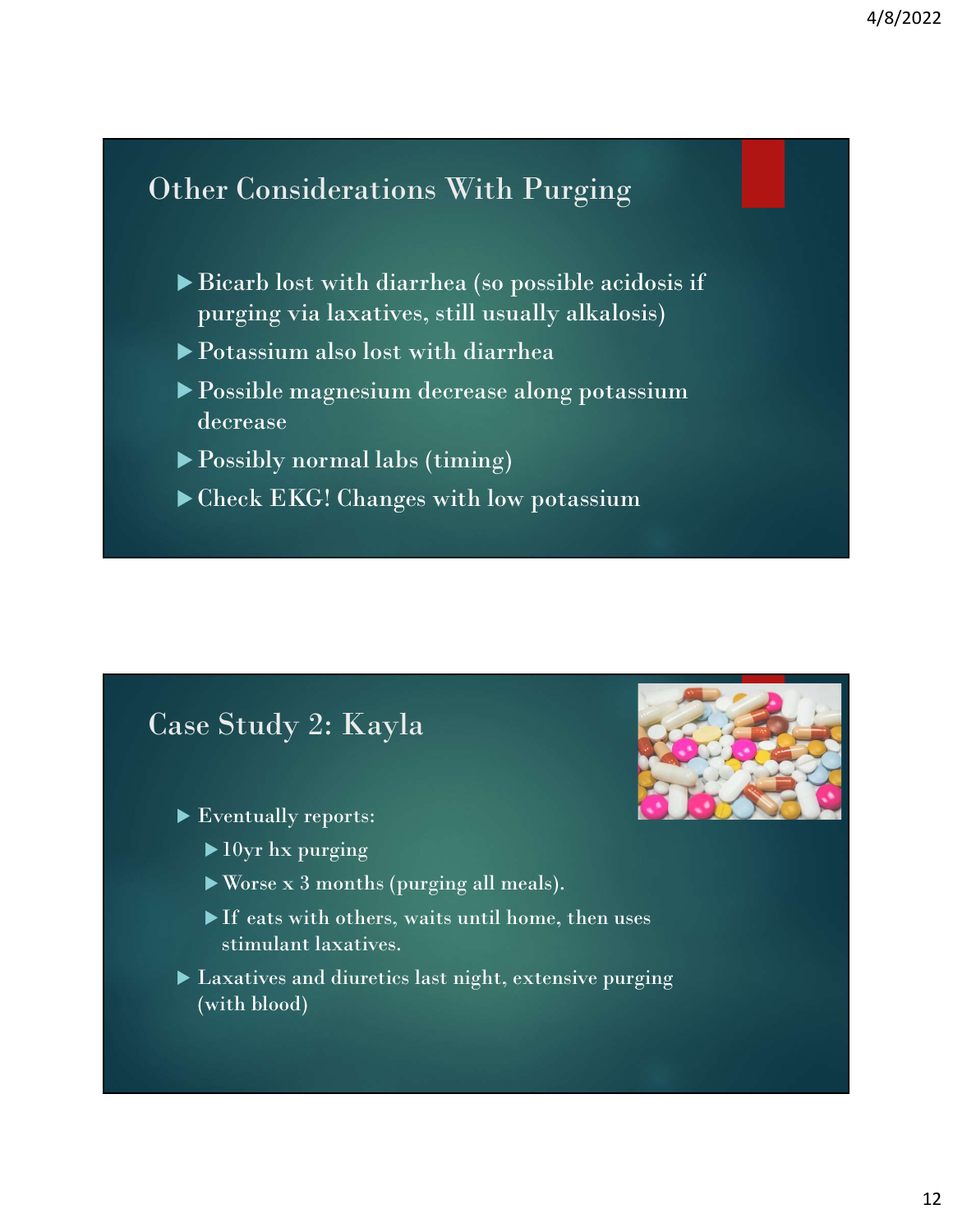### Pseudo Bartter Treatment

- Slower fluid resuscitation
- 
- Saline if IV fluids (need the salt)<br>
Saline if IV fluids (need the salt)<br>
→ Saline if IV fluids (need the salt)<br>
→ Correct potassium levels (usually oral<br>
→ Possibly low dose spironolactone (potassium Correct potassium levels (usually oral supplement)
- ▶ Possibly low dose spironolactone (potassium sparing diuretic) for edema and hypokalemia Scotter School (School of School of School of School of School of School of School of School of School of School of School of School of School of School of School of School of School of School of School of School of Schoo
- Lung and edema checks
- 

### Pseudo Bartter Syndrome

- ▶ Key Takeaways
	- Hyperaldosteronism to compensate for dehydration
	- Edema
	- Hypokalemia
	- Metabolic alkalosis (high CO2)
	- Many possible unpleasant effects including death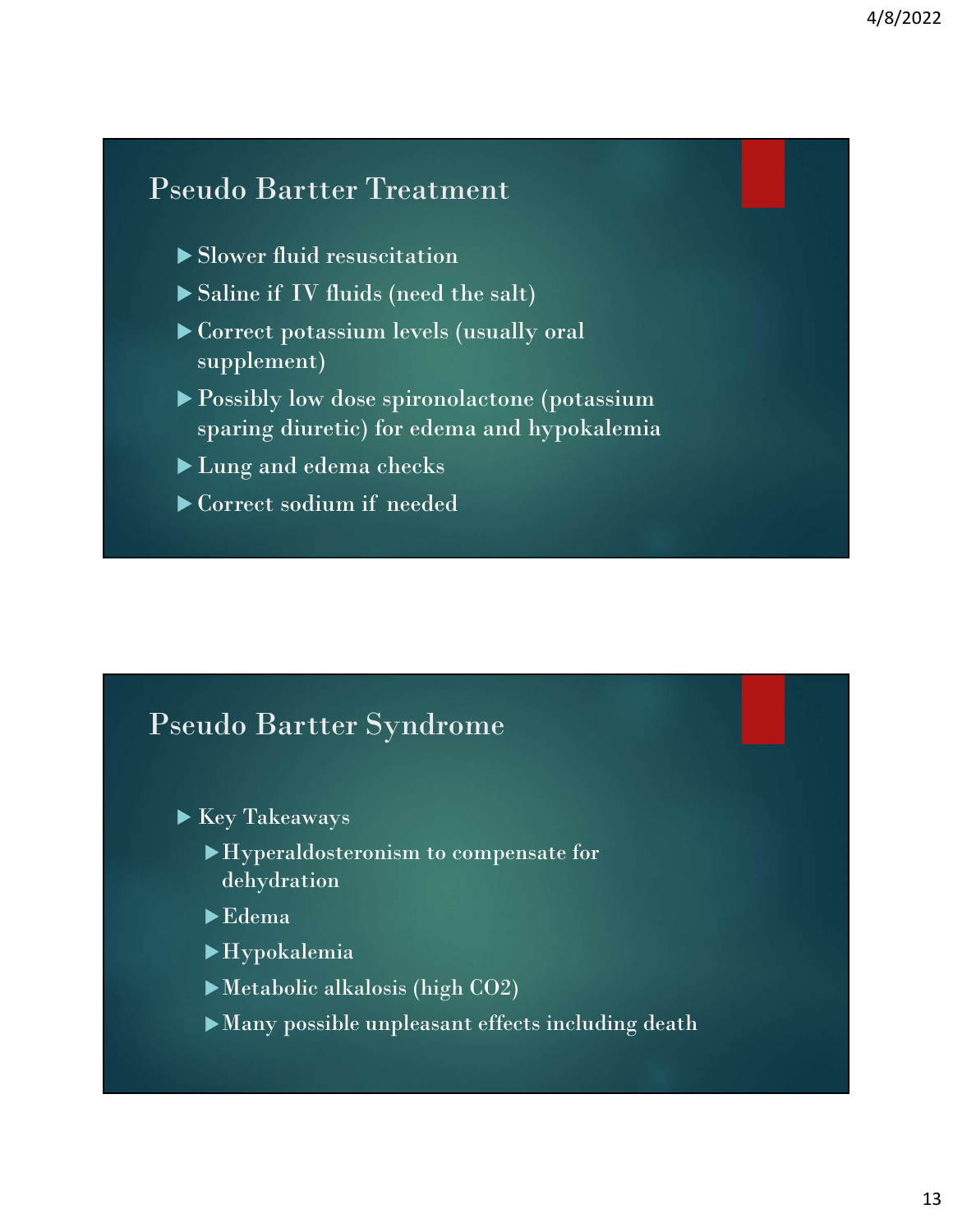### Case Study 2: Kayla

- Admitted to inpatient E.D. treatment facility, eventually stepped down to residential care (and later partial day programming)
- ▶ High CO2, edema (pseudo Bartter's)
	- $\triangleright$  Spironolactone daily x 2 weeks
	- Dietary interventions
- 
- Aggressive therapeutic interventions
- GI follow up: esophageal varices, watched long term
- Reflux improved, eventually stop PPI

### Other Discomforts

- General (chills, night sweats, sleep disturbances)
- $\blacktriangleright$  Headaches
- ▶ Chest Pain
- $\blacktriangleright$  Abdominal Pain
- Muscle Pain (muscle soreness, jaw pain, etc.)
- Nerve Pain
- Emotional and Spiritual Pain
- Somether Discomforts<br>
Somether (chills, night sweats, sleep disturbances)<br>
Somether Pain<br>
Somether also body: now pain, etc.)<br>
Somether Pain<br>
Sometimes increased awareness of body: now noticing<br>
pain pain

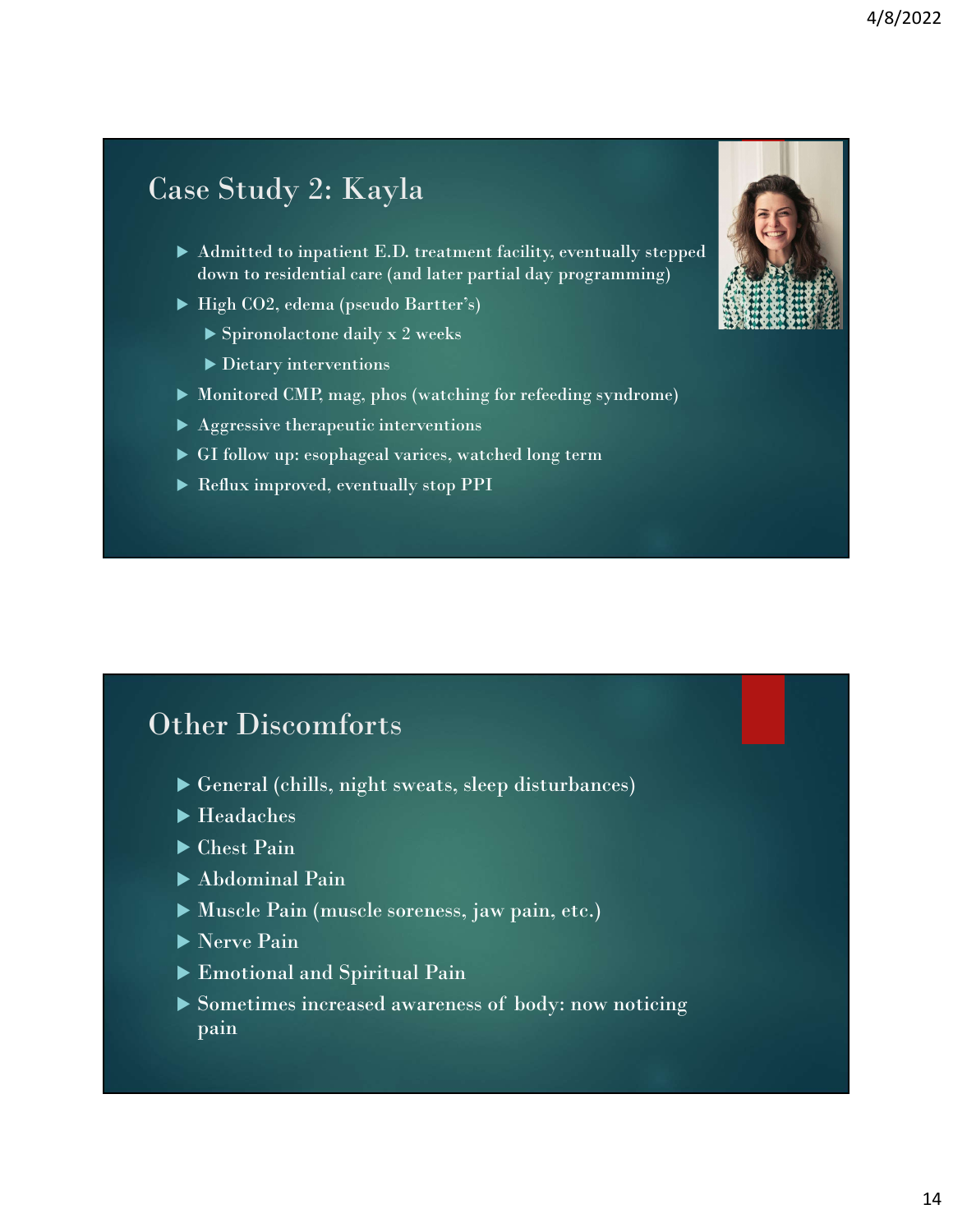### Headaches

### Pre-Treatment Causes

- Dehydration (restricting, laxatives, diuretics, vomiting) Headaches<br>
Pre-Treatment Causes<br>
Pre-Treatment Causes<br>
Causes During Treatment<br>
• Gehydration (restricting, , caffeine withdrawal<br>
• Matabolic changes<br>
• Matabolic changes<br>
• TMJ<br>
• Medication changes<br>
• Matabolic changes<br>
- Migraine
- TMJ
- Anxiety (chronic neck pain and headaches)
- Low Glucose
- Concussions
- 

### Causes During Treatment

- Caffeine withdrawal
- Metabolic changes
- Tension headaches
- Medication changes
- TMJ (possibly worse)
- Concussions (before CV stability)
- Migraine (eventually improve)
- Refeeding Syndrome
- Anxiety

### Chest Pain

Pre-treatment Causes

- 
- 
- Mitral Valve Prolapse
- Arrhythmias **Arrhythmias**
- 
- Pericardial Effusions (wasting of left<br>ventricle; possible inflammation; possible hypothyroid)
- 
- $\blacktriangleright$  Heartburn
- 

### $\begin{tabular}{lllllllll} \textbf{Low Unteose} & \textbf{stability)} & \textbf{1} & \textbf{1} & \textbf{2} & \textbf{2} & \textbf{3} & \textbf{3} & \textbf{4} & \textbf{5} & \textbf{5} & \textbf{6} & \textbf{6} & \textbf{7} & \textbf{8} & \textbf{8} & \textbf{9} & \textbf{1} & \textbf{1} & \textbf{1} & \textbf{1} & \textbf{1} & \textbf{1} & \textbf{1} & \textbf{1} & \textbf{1} & \textbf{1} & \textbf{1} & \textbf{1} & \$ Causes During Treatment

- Weight Restoration
- $\blacktriangleright$  Heart failure
- ► Heart failure
→ Heart failure
→ Mitral Valve Prolapse
	- Arrhythmias
	-
	- **Pericardial Effusions**
	- **Anxiety**
- $\blacktriangleright$  Anxiety  $\blacktriangleright$  Heartburn (possibly worse before better)
- Esophagitis, Esophageal Ulcers,<br>Esophageal verices and Mallory-Weiss<br>Verices and Mallory-Weiss tears Esophaginal verices and Mallory-Weiss<br>
Esophaginal verices and Mallory-Weiss tears<br>
Nextra (alumna and the Prolapse New Mitral Valve Prolapse New Mitral Valve Prolapse<br>
Metal Valve Prolapse<br>
New Yorky American Costochondr Esophagitis, Esophageal Ulcers, Esophageal

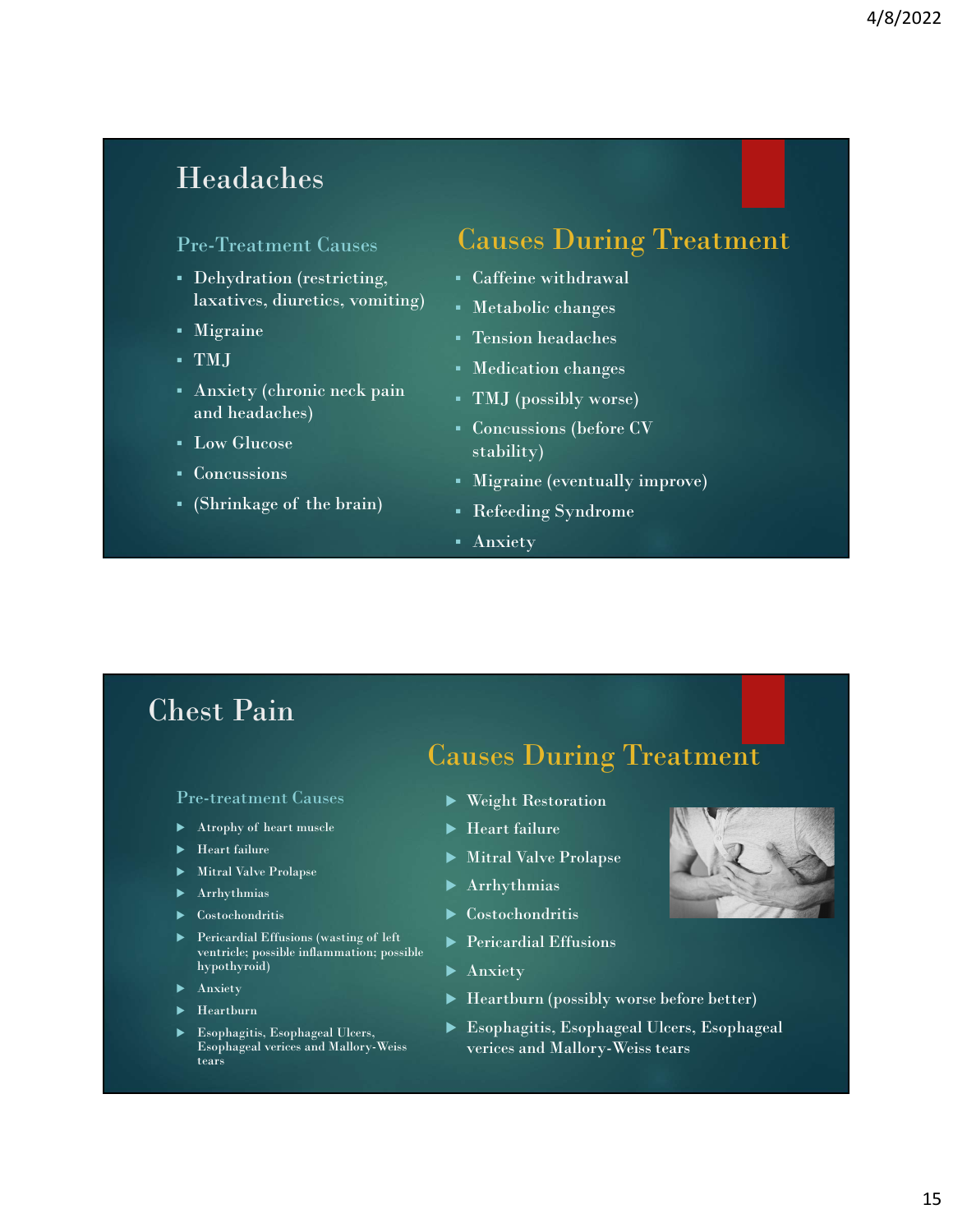### Abdominal Pain

### Pre-treatment Causes

- 
- **Exercise** Constipation
- 
- 
- $\blacktriangleright$  IBS  $\blacktriangleright$  IBS
- 
- Chronic diarrhea (laxatives)
- ▶ Food Intolerances
- SMA (superior mesenteric artery syndrome)
- 
- Ischemic bowel (stimulant laxative abuse)

### Causes During Treatment

- Gastroparesis Gastroparesis (worse)
- Pancreatitis Constipation (worse)
- ► Choleycystitis **Pancreatitis (worse)**
- $\blacktriangleright$  Gastritis  $\blacktriangleright$  IBS (worse)
	- $\blacktriangleright$  Gastritis
	- Food Intolerances
- UTIs SMA (life threatening)
	- $\blacktriangleright$  Gas Pain





- Communication between interdisciplinary treatment team members (!!!)
- Appropriate labs and assessments
- Patient and family education
- Involve specialists when appropriate: GI, Cardiology, GYN, Neurology, Endocrinology, Nephrology, etc.

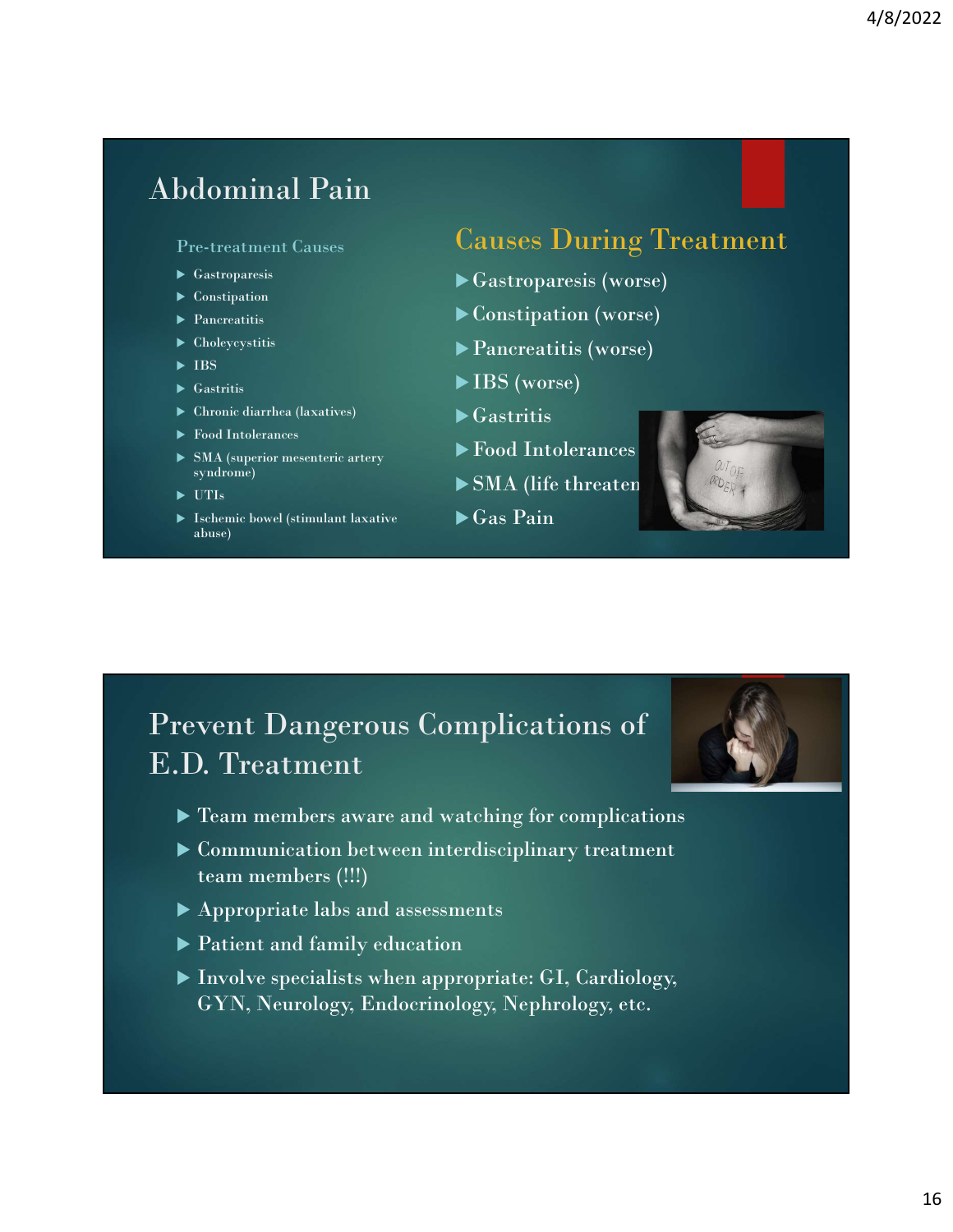# Altrasset of Care<br>
→ Cardiac Complications<br>
→ Cardiac Complications<br>
→ Particula → Labs<br>
→ Particula → Low Potassium

### Cardiac Complications

- Bradycardia
- $\blacktriangleright$  QTc>450
- ▶ Other concerning EKG factors
- Arrhythmias
- Hypotension

 $\blacktriangleright$  Labs

- ► Low Potassium
- ▶Low Sodium
- Low Phosphorus or Magnesium
- Metabolic acidosis/alkalosis
- Hypoglycemia

# Excession<br>
Deliver concerning<br>
Excession<br>
Excession<br>
Excession<br>
Deliversion<br>
Deliversion<br>
Deliversion<br>
Deliversion<br>
Deliversion<br>
Deliversion<br>
Deliversion<br>
Deliversion<br>
Deliversion<br>
Deliversion<br>
Deliversion<br>
Deliversion<br>
D

- 
- ▶ Rapid weight loss
- Risk for refeeding syndrome
- Worsening behaviors
- Low BMI
- Medical complications